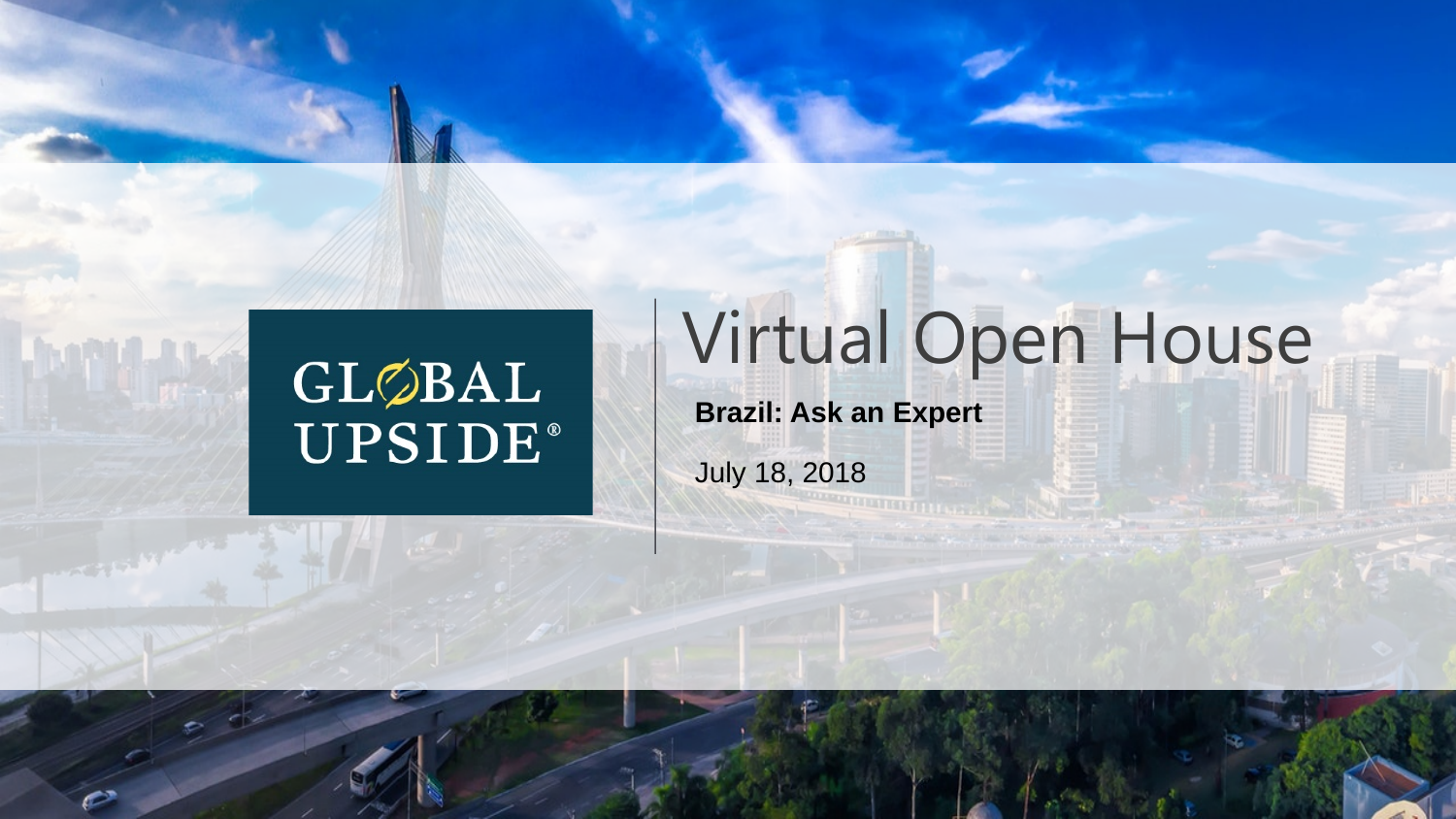

# Welcome to the Webinar

A copy of the slide deck and recording of the webinar will be emailed to you.

Please send us your questions via the chat window at anytime during the webinar.

Panelists will answer all questions during the Q&A.

Share your comments, feedback, questions at [marketing@globalupside.com.](mailto:marketing@globalupside.com)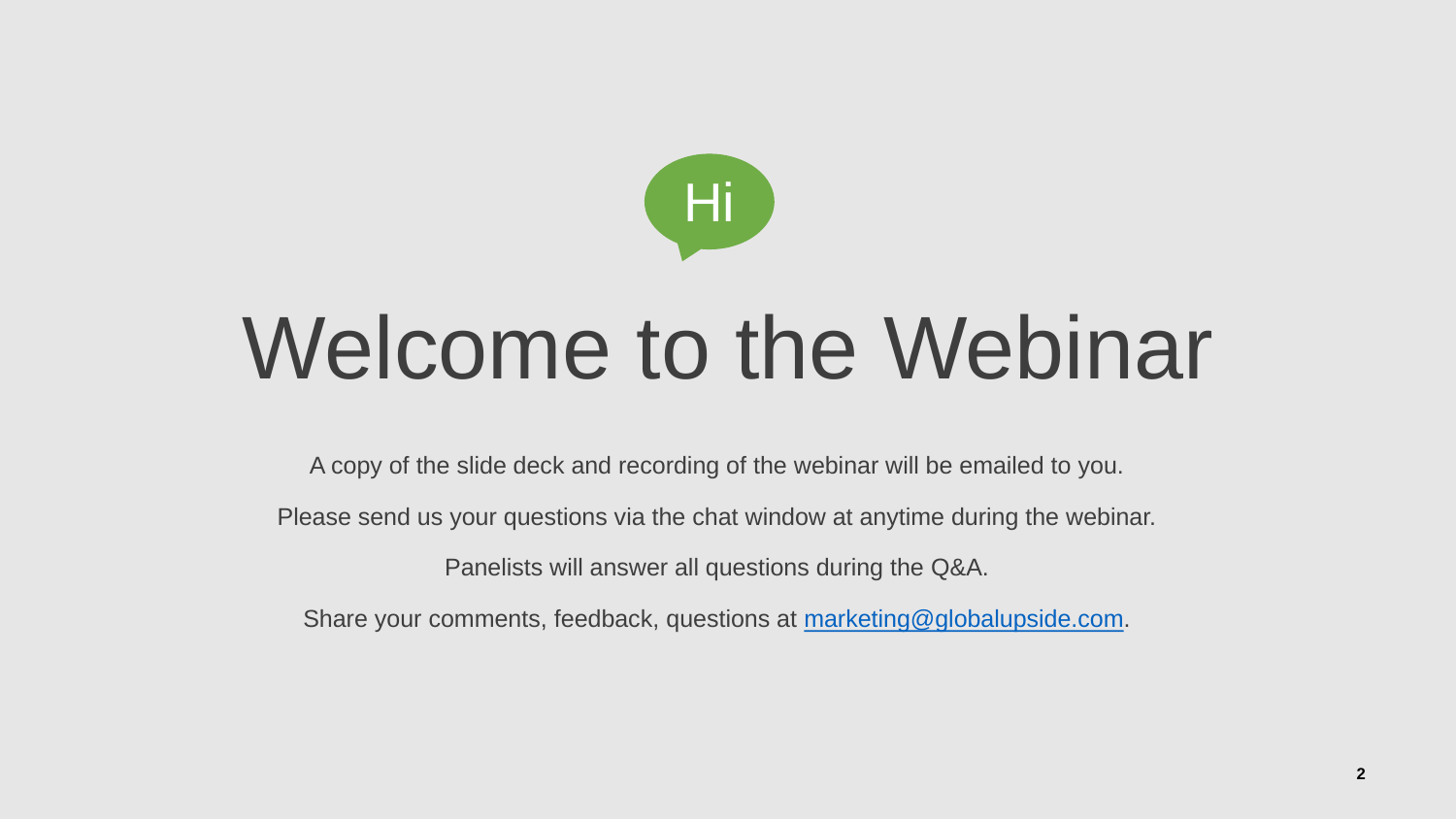### Panelists



**Ragu Bhargava** Co-Founder and CEO

**Andrew Wilson** VP, Strategic Accounts



**Nathan North** Director, Global Payroll

#### **About Global Upside**

Founded in 1999 HR, Payroll, Accounting in 100+ Countries Single point of contact in your time zone with 24/7 support Serving startups and established multinationals Clients including: Zillow, Blue Origin, IBM, Quest Software, SonicWall, Vitamix, Aclara, Aruba/HP, Viptela/Cisco and many more.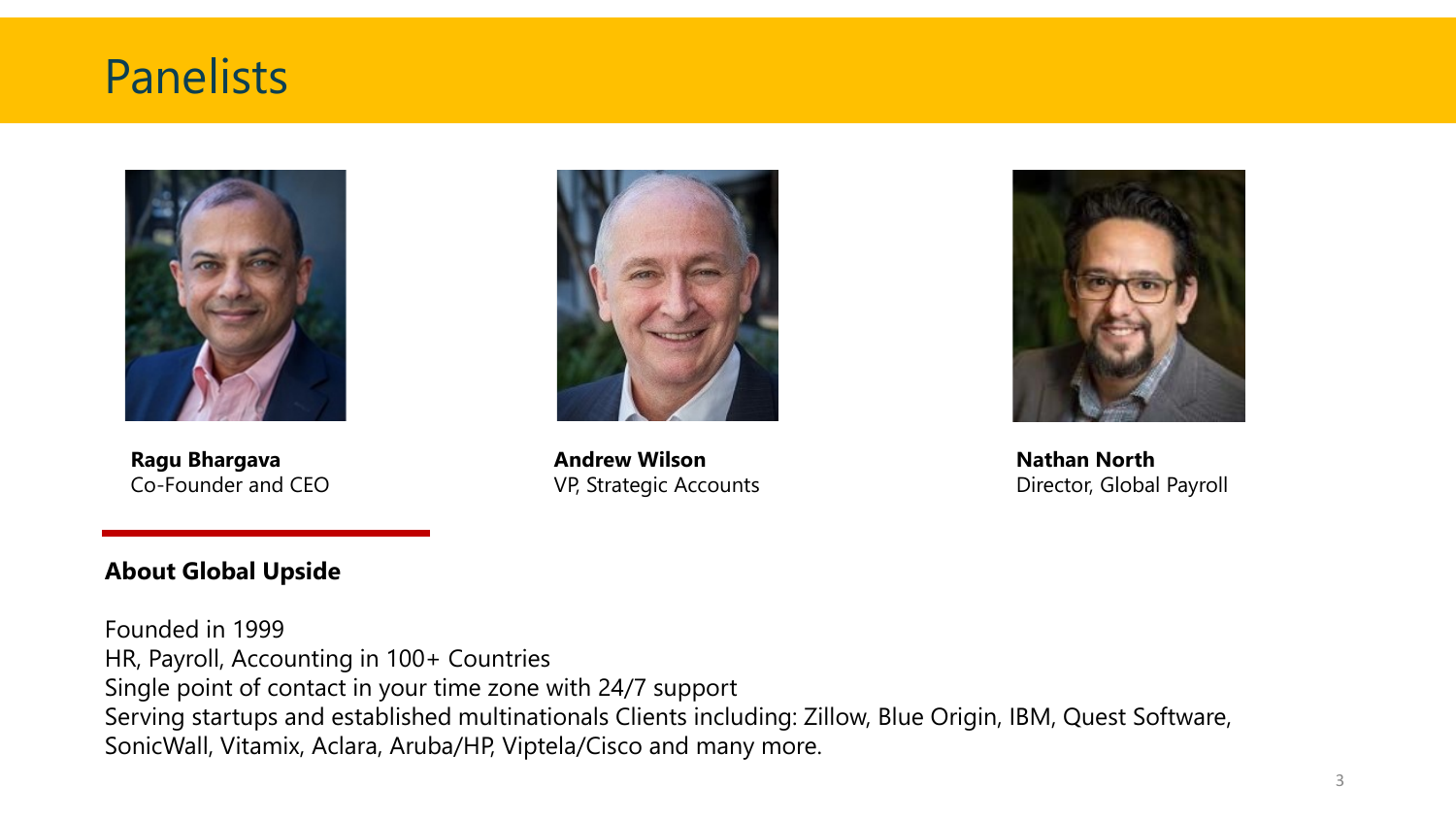### Brazil: Key Considerations

### GLØBAL **UPSIDE**®

### **Legal Entity Setup**

Branch | Subsidiary (Ltda.)

### **Hiring**

Right to work

### **Company Law Compliance**

Resident Directors | Brazilian Society Administrators (BSA)

### **Accounting**

Local accounting and record keeping requirement | Everything must go through the government system

### **Compliance & Tax**

Monthly, quarterly, annual requirements for filings and payments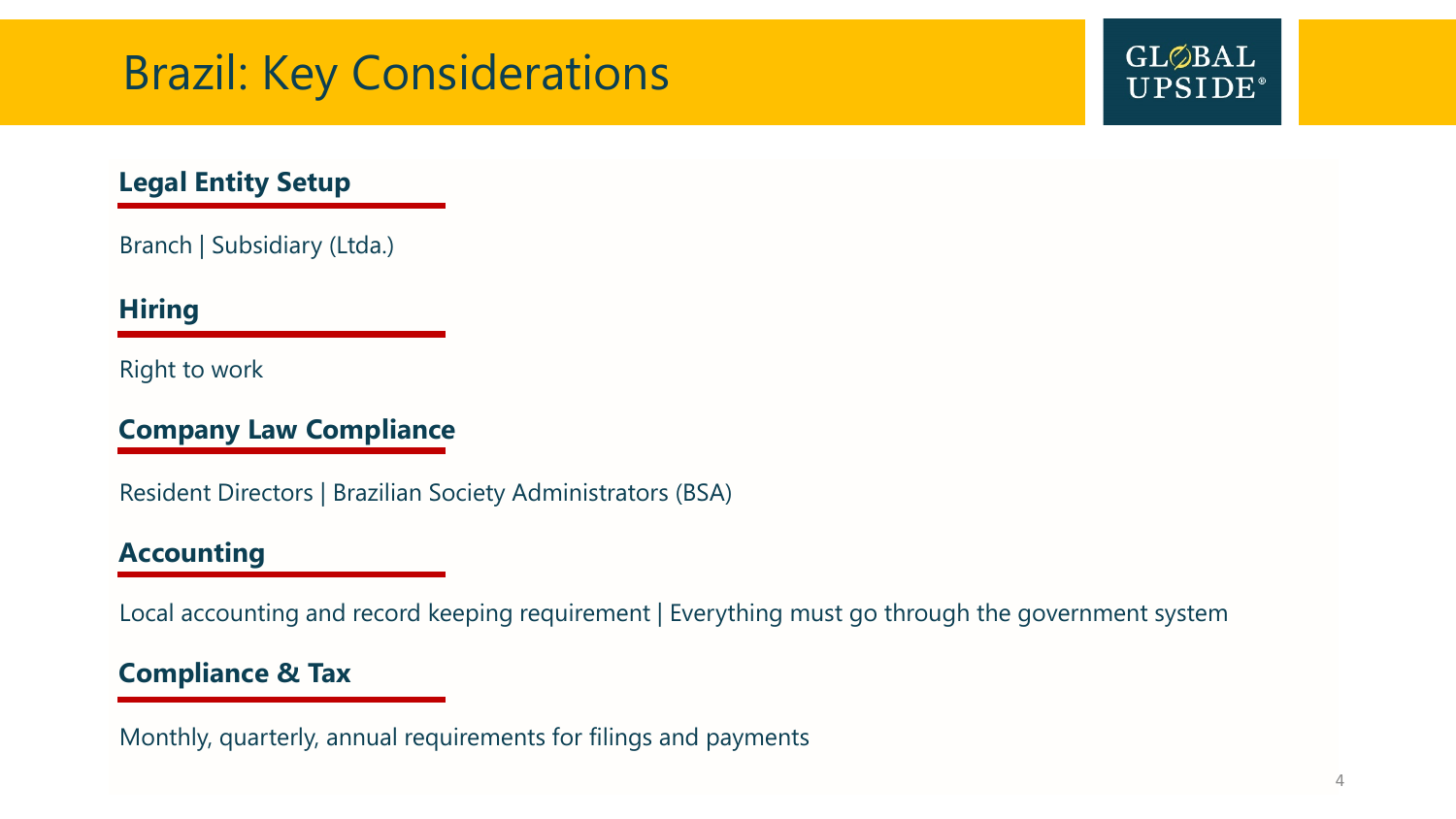### Brazil: Key Considerations

### **Employment Options**

Contractor I Professional Employer Organization (PEO) / Employer of Record (EOR) I Subsidiary

#### **Employment Contracts**

Bi-Lingual (Portuguese) I Work Time Regulations I Termination Protection I Breach Consequences

#### **Benefits**

Statutory I Supplementary I Customary

#### **Payroll**

Computation I Taxes I Payroll Reporting

#### **Hire to Retire**

Staffing I Ongoing Workforce Management I Global Workforce Visibility

 $GL<sub>\oslash</sub>BAL$ 

**UPSIDE**®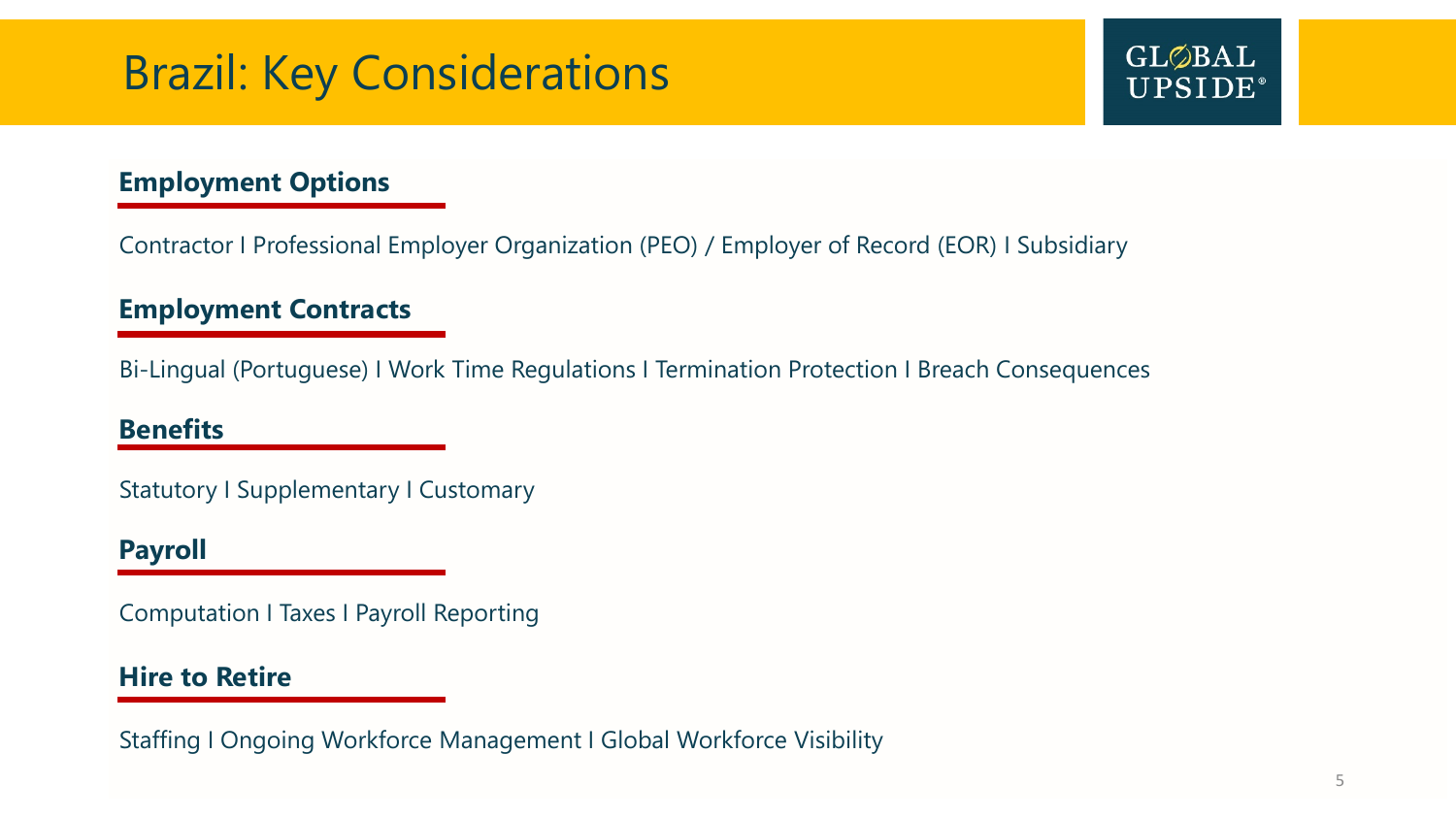### **Questions**

### GLØBAL **UPSIDE**®

How to use a PEO (professional employee organization) in Brazil?

What are the key laws / regulations? The material differences in Brazil vs. US?

Can you address the requirements to pay for employees commute and lunches?

What is the process for dismissal?

What severance is due in case of dismissal not for cause?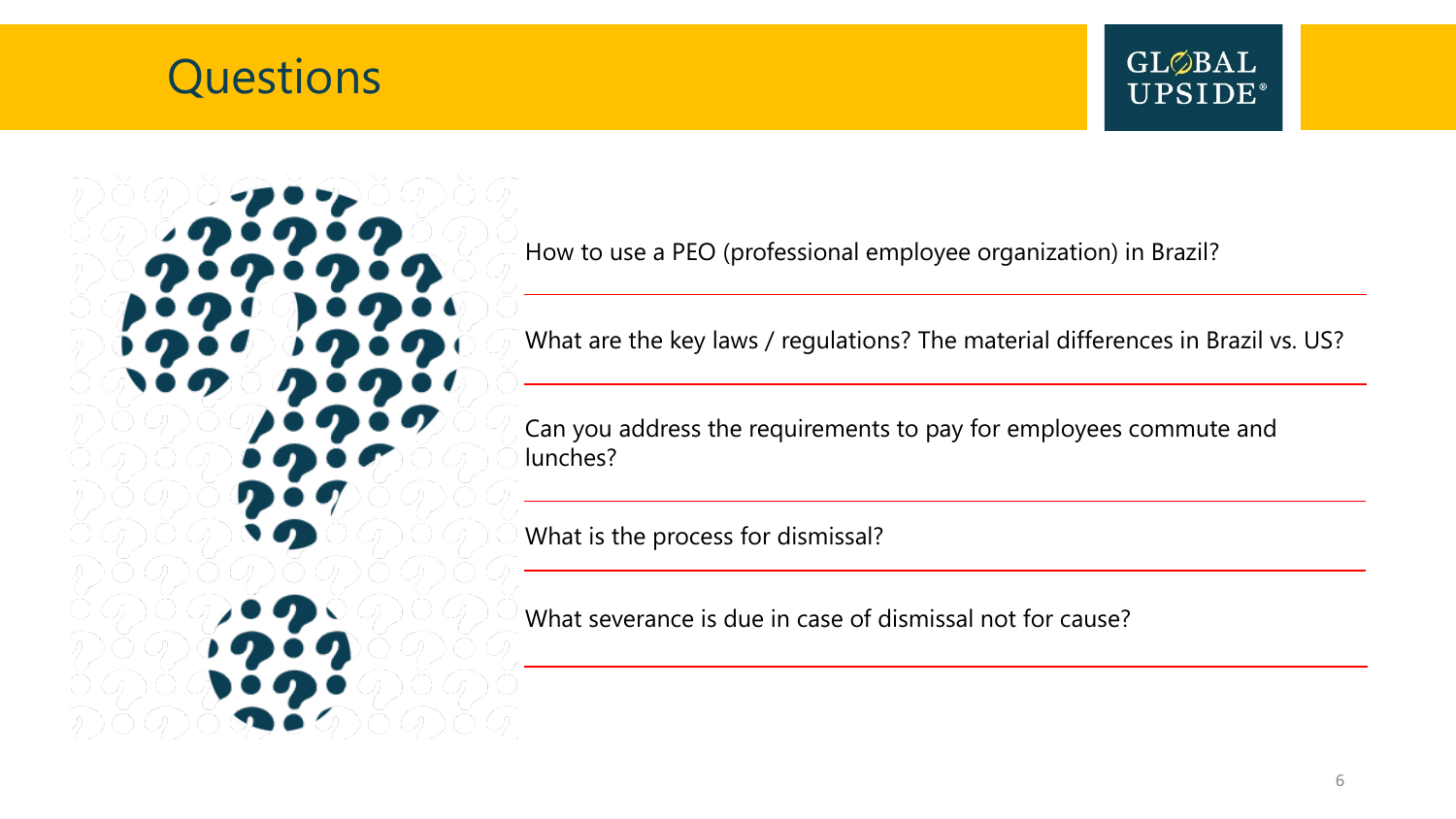### **Questions**

### GLØBAL **UPSIDE**®

What is involved when closing a business?

What are unique items to consider when thinking about setting up an operation?

Are options taxed at exercise or issuance?

Can we have someone work in Brazil for 2-3 weeks?

What are the benefits/dangers/considerations in this country?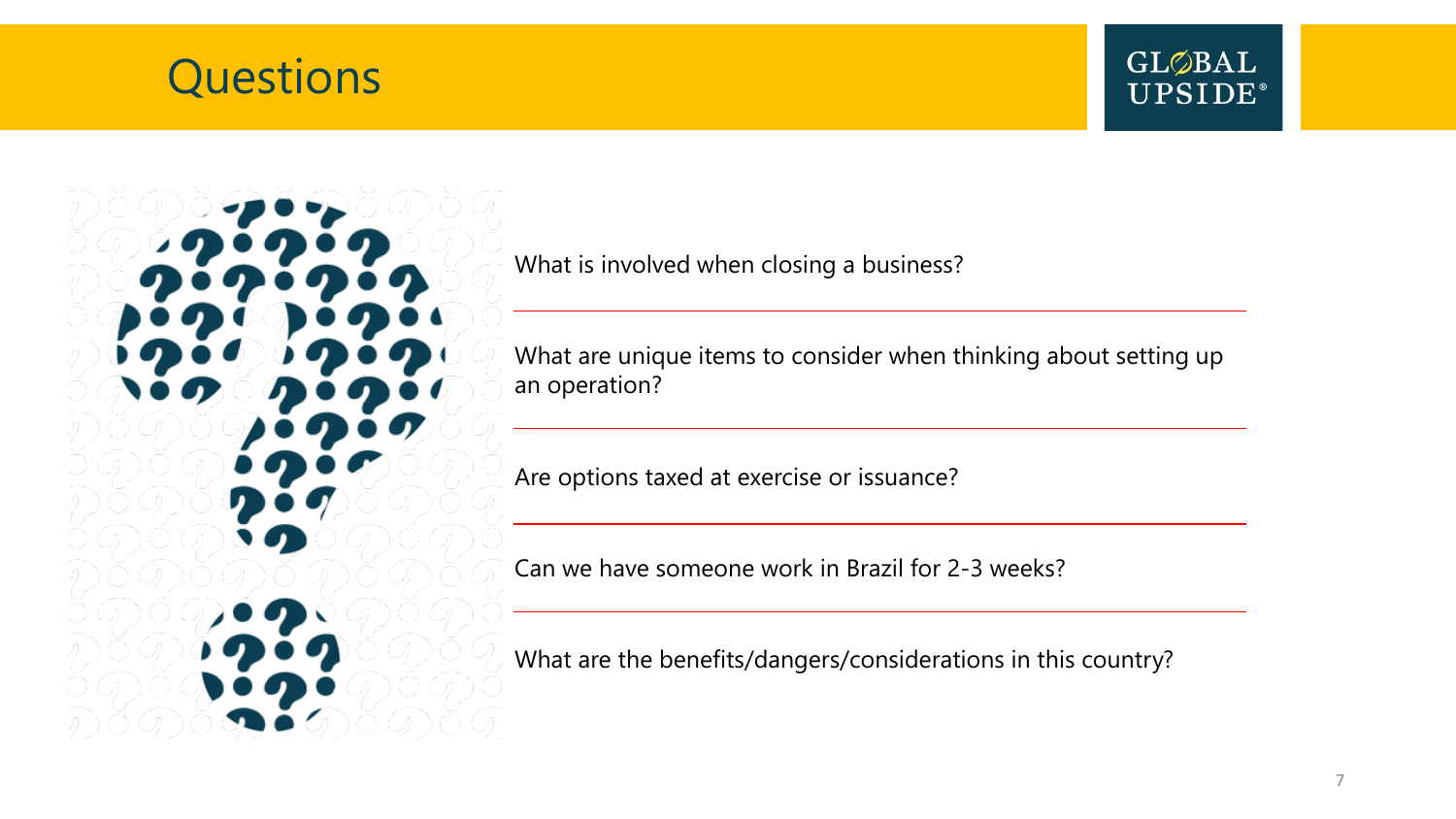### **Questions**





Can you please provide highlights of the recent labor reform law as it relates to common issues with HR and Payroll?

How are employers handling the change in labor laws?

What are general work permit requirements?

As a contracted US company, what are the employment laws that foreign employees need to abide with when working on a project in Brazil?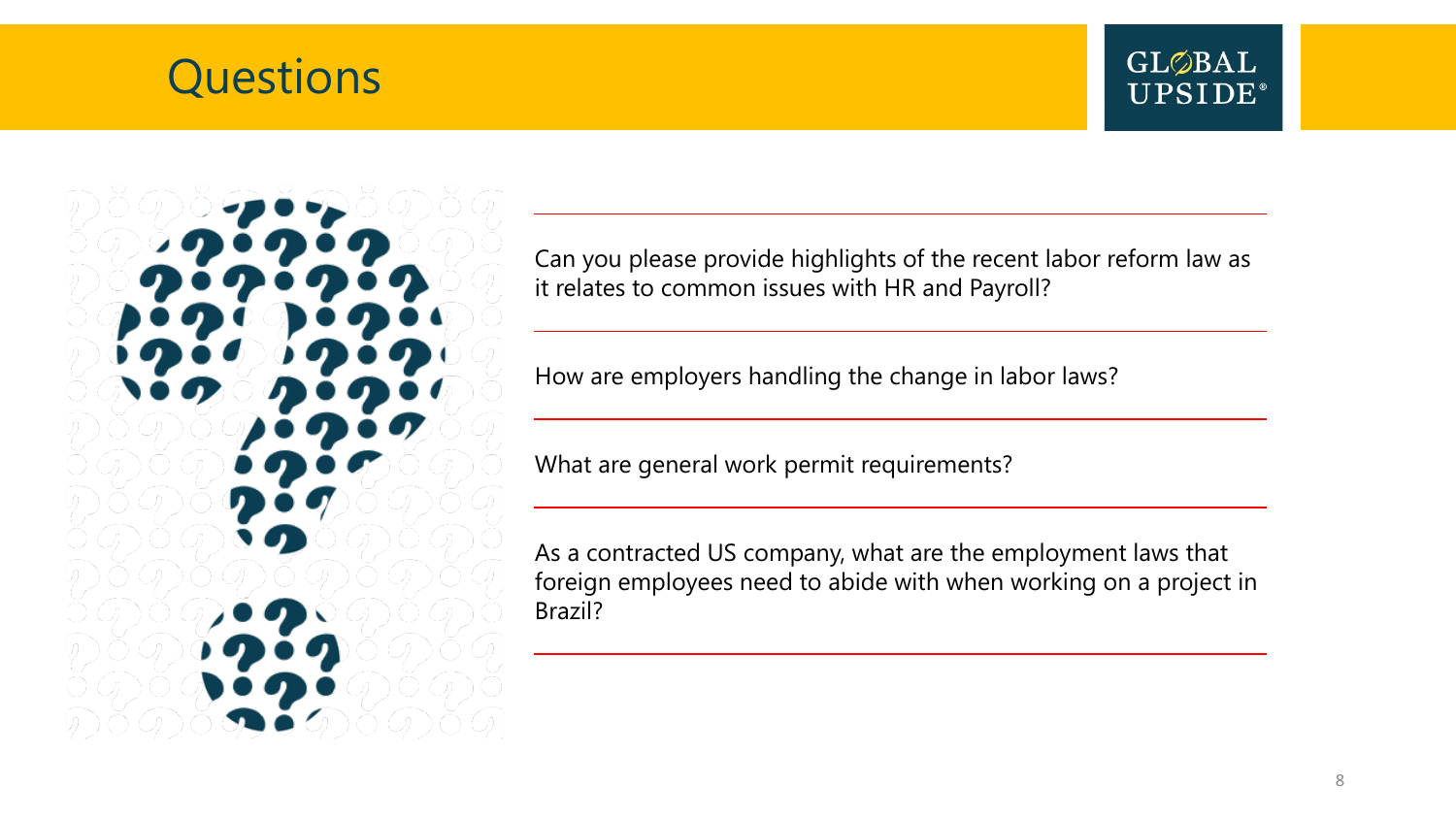



**Ragu Bhargava** Co-Founder & CEO [ragu@globalupside.com](mailto:ragu@globalupside.com) +1 408-219-8203





**Andrew Wilson** VP, Strategic Accounts [andrew.wilson@globalupside.com](mailto:andrew.wilson@globalupside.com) +1 408-913-9130

**Nathan North** Director, Global Payroll [nathan.north@globalupside.com](mailto:nathan.north@globalupside.com) +1 408-913-9130